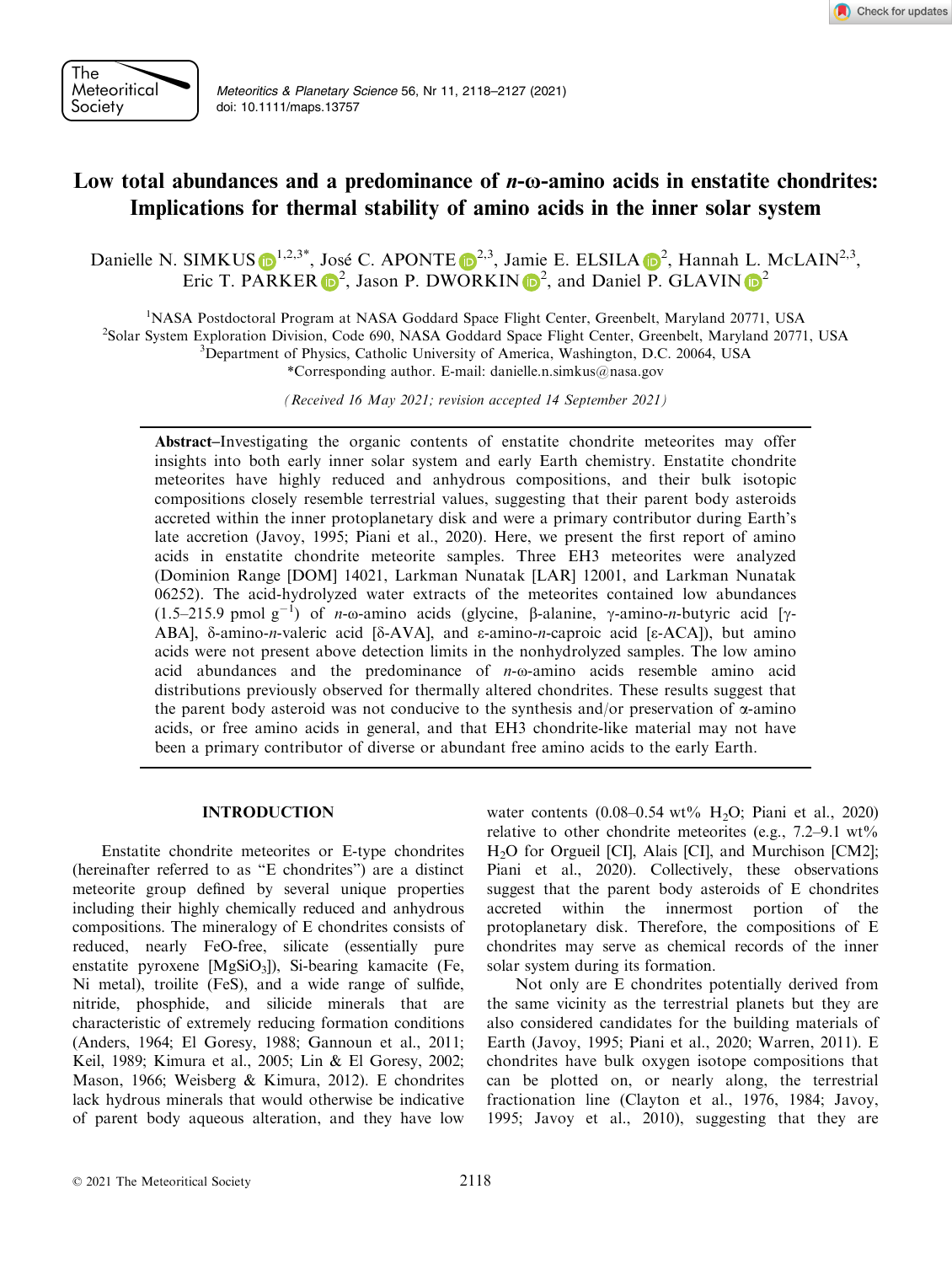potential remnants of the building blocks of the terrestrial planets. Models of Earth's accretion estimate that chemically reduced meteorites similar in composition to E chondrites comprised, at minimum, half of Earth's accreted material, with an increasing contribution toward the later stages of accretion (Brasser et al., 2018; Dauphas, 2017; Mah & Brasser, 2021). As such, investigating the organic composition of E chondrites may not only provide important insights into the chemistry of the inner protoplanetary disk but also information about the organic inventory of the Earth without the delivery of hydrated and organic-rich carbonaceous asteroids.

E chondrite meteorites are rich in carbon (0.15– 0.70 wt%; Belsky & Kaplan, 1970; Grady et al., 1986) and previous studies have described the analysis of graphite, insoluble organic matter, and light hydrocarbons in a few thermally altered E chondrites (e.g., Belsky & Kaplan, 1970; Cody et al., 2008; Remusat et al., 2012). However, to our knowledge, water-soluble organic compounds such as amino acids have not yet been investigated in E chondrites. Amino acids are the monomers of proteins in terrestrial biology and are a common target class of water-soluble organic compounds in meteorite analyses due to their ubiquity in biology, numerous routes of abiotic synthesis, structural variation, and the availability of sensitive analytical methods to measure these species. By investigating the amino acid content of meteorite samples, we learn about the possible syntheses and preservation mechanisms of these molecules within asteroid parent bodies and the potential exogenous origins of amino acids on the prebiotic Earth. The bulk of our current knowledge of meteoritic amino acids is based on studies of carbonaceous (C) chondrite meteorite samples. To date, 96 different aliphatic amino acids have been named in the Murchison CM2 carbonaceous chondrites and appear to exhibit complete structural diversity (Glavin et al., 2018), though the distribution and abundances of amino acids vary widely between different C chondrite groups (Burton et al., 2012; Elsila et al., 2016; Glavin et al., 2018; Martins et al., 2007; Pizzarello et al., 2006). Comparative studies within and across C chondrite groups have shown that a variety of factors, including the mineralogy, aqueous and thermal alteration history, and post-fall terrestrial contamination, can influence the amino acid chemistry of a sample (Elsila et al., 2016; Glavin et al., 2011, 2020). Expanding our amino acid database with analyses of E chondrite samples opens a new window to study the prebiotic chemistry of the inner solar system specifically, and allows us to assess the influence of thermal alteration, reduced oxidation state, high metal contents, and lack of aqueous alteration on the synthesis and preservation of amino acids. Furthermore, if E chondrite-like material did, in fact, comprise the bulk of the impactor population during Earth's late accretion, the present study offers new insights into whether that process would have concomitantly delivered a significant abundance of prebiotic organic matter to the early Earth, or if a reservoir of water-rich objects, such as comets, was necessary to deliver organic matter.

E chondrites are categorized into two distinct subgroups, EH and EL chondrites, which are generally thought to be derived from two distinct parent body asteroids, based on differences in trace element abundances that reflect distinct nebular processing (Keil, 1989). EH chondrites also differ from the EL chondrites in that they tend to have smaller chondrules, lower abundances of enstatite, higher abundances of sulfides, and more silicon-rich and nickel-poor metal compositions (Krot et al., 2014). Although the parent bodies of E chondrites are unknown (Greenwood et al., 2020), E chondrites possess spectral and density similarities to M-type asteroids (Chapman & Salisbury, 1973; Shepard et al., 2010), such as Lutetia (Vernazza et al., 2011) and 16 Psyche, the target of NASA's upcoming Psyche mission (Elkins-Tanton et al., 2020; Landsman et al., 2018; Lupishko & Belskaya, 1989).

Like all chondrites, EH and EL meteorites are assigned a petrologic type, a number specifying the degree of alteration experienced within the parent body asteroid (Van Schmus & Wood, 1967; Weisberg et al., 2006). E chondrite petrologic types range between 3 and 6, indicating varying thermal alteration histories, with petrologic type 3 representing the least altered materials, and petrologic type 6 representing the most thermally altered. In the present study, we have investigated the amino acid content of three EH meteorites of petrologic type 3, in order to study EH chondrite samples that have experienced relatively low temperatures for this chondrite group (Kimura et al., 2005; Quirico et al., 2011; Zhang & Sears, 1996). We selected Dominion Range (DOM) 14021, Larkman Nunatak (LAR) 12001, and LAR 06252 for this study since there is sufficient mass available for destructive analyses of these specimens, and these meteorites exhibit relatively minor weathering and/or fracturing. Reduced weathering/ fracturing minimizes the potential impact of terrestrial contamination derived from the fall and recovery, as the internal mass of the meteorites tend to be better protected from terrestrial contamination.

### MATERIALS AND METHODS

### Chemicals and Reagents

All glassware and tools were wrapped in aluminum foil and heated at  $>500$  °C for a minimum of 6 h before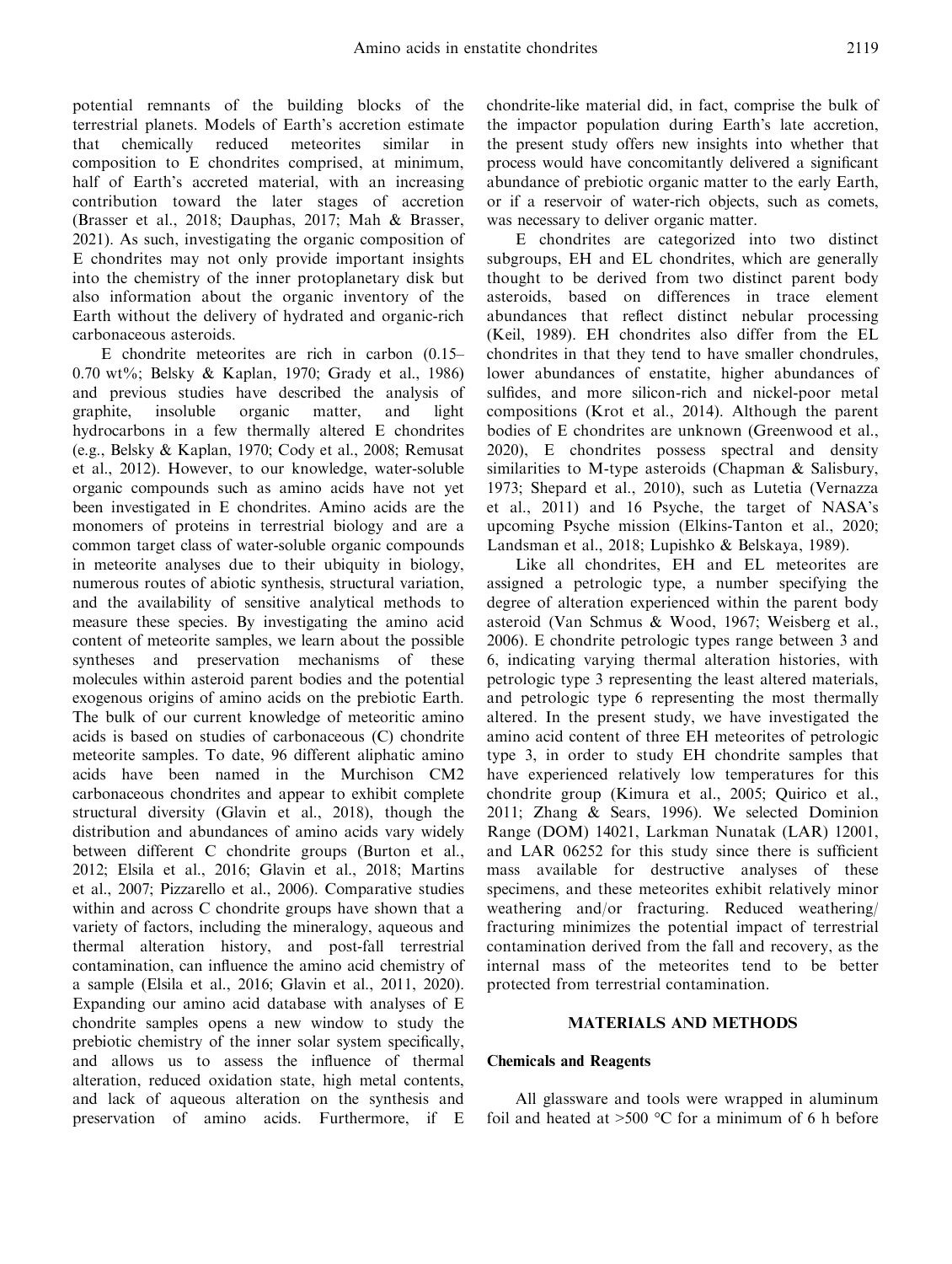use in order to remove organic contamination. All vials were capped with PTFE-lined lids. Standards and reagents were purchased from Sigma-Aldrich and Fisher Scientific. Ultrapure water (Millipore Milli-Q Integral 10, 18.2 MΩ, ≤3 ppb total organic carbon; hereafter referred to as "ultrapure water") was used. Stock amino acid solutions were prepared by mixing individual standards (97–99% purity) in ultrapure water. The  $\sigma$ phthaldialdehyde/N-acetyl-L-cysteine (OPA/NAC) reagent used for amino acid derivatization was prepared by mixing 300 µL 0.1 M OPA in methanol, and then adding 670 µL 0.1 M sodium borate buffer (pH 9) and 30 µL 1 M NAC. A 0.1 M hydrazine solution was prepared by double vacuum distillation of anhydrous hydrazine (98% purity) and subsequent dilution in ultrapure water. The ammonium formate buffer used for the ultra-high-performance liquid chromatography with fluorescence detection and time-of-flight mass spectrometry (LC-FD/ToF-MS) analyses was prepared by ammonium hydroxide titration of a 50 mM formic acid solution to pH 8. Details regarding the preparation of solutions and the sources of specific five-carbon  $(C_5)$ amino acids used as standards are available in Glavin et al. (2006, 2011, 2020).

# Sample Preparation and Amino Acid Extraction

Interior samples of three EH3 meteorites (DOM 14021, 2.0 g; LAR 12001, 2.2 g; LAR 06252, 2.5 g) were provided by the Antarctic meteorite curator at the NASA Johnson Space Center. The samples were prepared for amino acid extraction within a positive pressure ISO 5 HEPA-filtered laminar flow hood in an ISO ≤8 white room. The DOM 14021 and LAR 12001 chips did not show any visible signs of weathering, while one of the LAR 06252 chips appeared to exhibit minor weathering, as evidenced by a small amount of white mineral and minor rusting on the surface of the sample. The individual meteorite samples were powdered using ceramic mortars and pestles, and all three meteorites, especially LAR 12001, were highly indurated and resistant to powdering. The powdered samples were subdivided into  $\sim$ 500 mg aliquots in flame-sealed glass ampoules, each containing 1 mL of ultrapure water. To monitor background levels of amino acids in the method, two procedural blanks were also carried through the meteorite extraction procedure and sample work-up: one solvent blank, containing no mineral component, and one mineral analog blank, consisting of  $\sim$ 500 mg of clean serpentine mineral powder (heated  $>6$  h at 500 °C prior to the extraction step to drive off organics). All sealed ampoules were then heated in an oven set at 100 °C for 24 h.

## Isolation and Analysis of Amino Acids

Following the hot water extraction step, the aqueous extracts were separated from the meteorite residues by centrifugation. The residues were rinsed with ultrapure water ( $3 \times 0.5$  mL) and centrifuged after each addition of 0.5 mL ultrapure water and all of the rinses were combined with the aqueous extract. For each sample, the extract was divided into two equal portions: one portion for the analysis of "free" amino acids and one portion carried through an acid-vapor hydrolysis step (6 M double-distilled HCl [ddHCl], 150 °C for 3 h) to measure the "total" amino acid content (free plus acidhydrolyzable). Unhydrolyzed and acid-hydrolyzed extracts were redissolved in ultrapure water, desalted using cation-exchange resins, and derivatized using OPA/ NAC, following protocols described elsewhere (Glavin et al., 2006, 2011). The derivatized amino acids were analyzed via LC-FD/ToF-MS using a Waters ACQUITY H Class UPLC with UV fluorescence detector and a Waters Xevo G2 XS ToF-MS. The instrument parameters and analytical conditions used were the same as those described elsewhere (Glavin et al., 2020). For the Xevo mass calibrations, an automatically applied lock mass of a fragment (278.1141 Da) of Leucine Enkephalin (0.09 µM in 50/50 acetonitrile/water with  $0.1\%$  formic acid) with a scan time of 1 s every 120 s was used. The capillary voltage was set to 1.2 kV. The amino acids and their enantiomeric ratios were quantified from the peak areas generated from both UV fluorescence (UPLC-FD,  $\lambda$ ex = 340 nm,  $\lambda$ em = 450 nm) and ToF-MS chromatograms by plotting the accurate mass to within 10 ppm of the theoretical  $m/z$  value of each OPA/NAC derivative over the elution time as described previously (Glavin et al., 2020). The reported amino acid abundances are the average value of three separate LC-FD/ToF-MS measurements. The errors given are based on the standard deviation of the average value of three separate measurements. Amino acid abundances are blank corrected to account for trace levels of contamination present in the blanks.

## RESULTS AND DISCUSSION

# Detection of Amino Acids in the Acid-Hydrolyzed **Extracts**

Nonhydrolyzed and acid-hydrolyzed extracts from each sample were analyzed to investigate the presence of amino acids that are readily extractable in water, and amino acids generated or liberated from chemical precursors or sequestered amino groups (e.g., HCN, peptides, lactams, hydantoins, etc.) during acid hydrolysis, respectively. The nonhydrolyzed extracts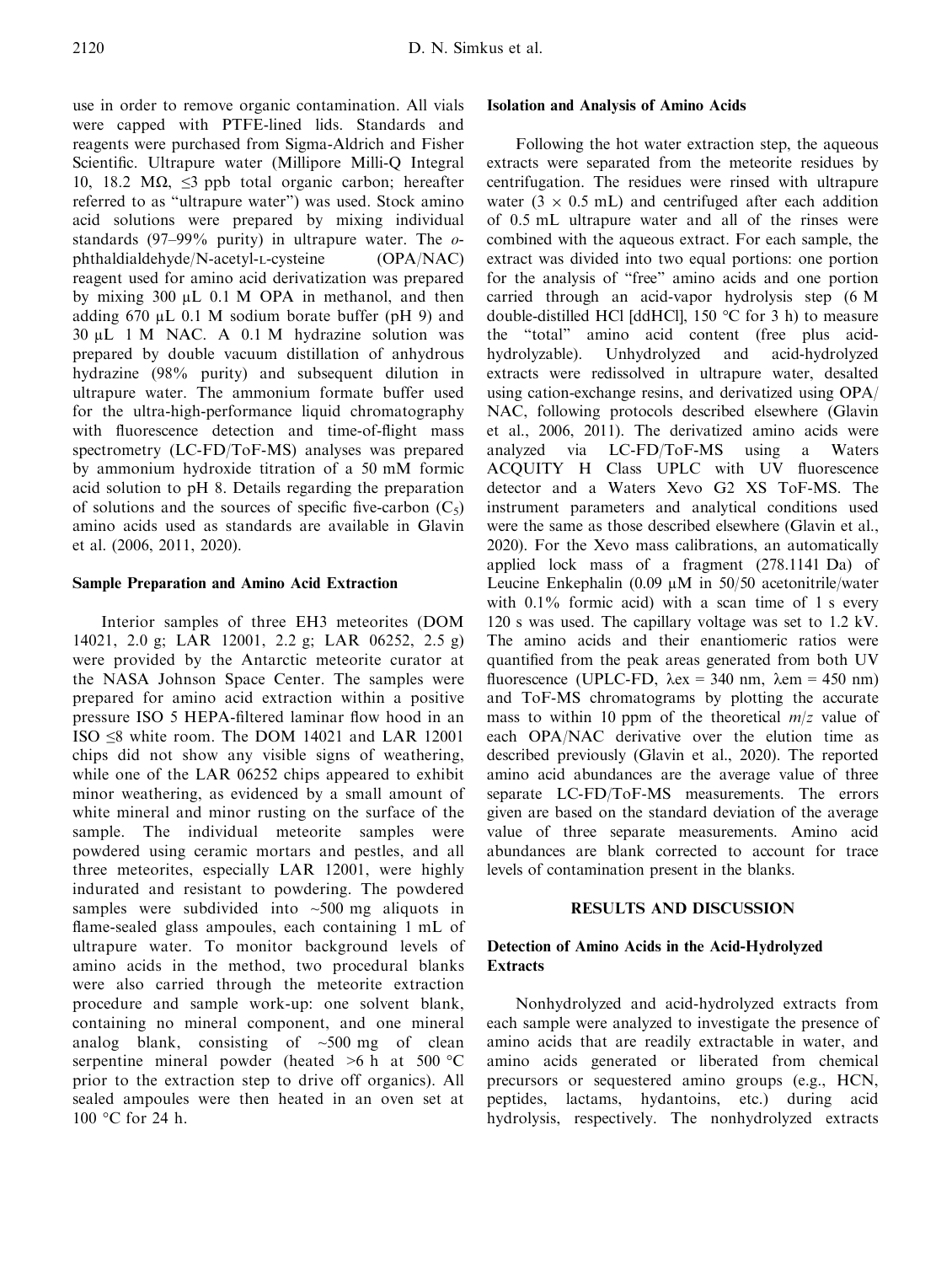Table 1. Summary of averaged, blank-corrected amino acid abundances in 6 M ddHCl-hydrolyzed ("total") hot water extracts of three EH3 meteorites (in pmol  $g^{-1}$ ), and in an Antarctic ice sample from the northern Graves Nunataks region (in fmol  $g^{-1}$ , converted from pptr values; Burton et al., 2012).

|                                                                  | <b>DOM 14021</b><br>(EH3) | <b>LAR 12001</b><br>(EH3) | LAR 06252<br>(EH3) | Antarctic ice (fmol $g^{-1}$ ;<br>Burton et al., $2012$ ) |
|------------------------------------------------------------------|---------------------------|---------------------------|--------------------|-----------------------------------------------------------|
|                                                                  |                           |                           |                    |                                                           |
| D-aspartic acid                                                  | < 0.1                     | < 0.1                     | < 0.1              | 0.1                                                       |
| L-aspartic acid                                                  | < 0.1                     | < 0.1                     | < 0.1              | 0.1                                                       |
| D-glutamic acid                                                  | < 0.1                     | < 0.1                     | < 0.1              | 0.1                                                       |
| L-glutamic acid                                                  | < 0.1                     | < 0.1                     | < 0.1              | < 0.1                                                     |
| D-serine                                                         | < 0.1                     | < 0.1                     | < 0.1              | < 0.1                                                     |
| L-serine                                                         | < 0.1                     | < 0.1                     | < 0.1              | 0.5                                                       |
| D-threonine                                                      | < 0.1                     | < 0.1                     | < 0.1              | n.d.                                                      |
| L-threonine                                                      | < 0.1                     | < 0.1                     | < 0.1              | n.d.                                                      |
| Glycine                                                          | < 0.1                     | < 0.1                     | $3.6 \pm 0.7$      | 0.4                                                       |
| $\beta$ -alanine                                                 | $2.7 \pm 0.3$             | < 0.1                     | $10.7 \pm 0.4$     | < 0.1                                                     |
| D-alanine                                                        | < 0.1                     | < 0.1                     | < 0.1              | 0.1                                                       |
| L-alanine                                                        | < 0.1                     | < 0.1                     | < 0.1              | 0.6                                                       |
| $\gamma$ -amino- <i>n</i> -butyric acid ( $\gamma$ -ABA)         | $9.9 \pm 0.7$             | $7.4 \pm 0.1$             | $48.7 \pm 0.2$     | < 0.1                                                     |
| D-β-amino- <i>n</i> -butyric acid (D-β-ABA)                      | < 0.1                     | < 0.1                     | < 0.1              | < 0.1                                                     |
| $L$ -β-amino- <i>n</i> -butyric acid ( $L$ -β-ABA)               | < 0.1                     | < 0.1                     | < 0.1              | < 0.1                                                     |
| $\alpha$ -aminoisobutyric acid ( $\alpha$ -AIB)                  | < 0.1                     | < 0.1                     | < 0.1              | < 0.1                                                     |
| $D,L-\alpha$ -amino- <i>n</i> -butyric acid ( $D,L-\alpha$ -ABA) | < 0.1                     | < 0.1                     | < 0.1              | < 0.1                                                     |
| ε-amino- <i>n</i> -caproic acid (ε-ACA)                          | 59.9 $\pm$ 0.2            | $27.6 \pm 3.0$            | $215.9 \pm 0.1$    | < 0.1                                                     |
| 3-amino-2,2-dimethylpropanoic acid (3-a-2,2-dmpa)                | < 0.1                     | < 0.1                     | < 0.1              | < 0.1                                                     |
| D,L-4-aminopentanoic acid (D,L-4-apa)                            | < 0.1                     | < 0.1                     | < 0.1              | < 0.1                                                     |
| D,L-4-amino-3-methylbutanoic acid (D,L-4-a-3-mba)                | < 0.1                     | < 0.1                     | < 0.1              | < 0.1                                                     |
| D,L-3-amino-2-methylbutanoic acid (D,L-3-a-2-mba)                | < 0.1                     | < 0.1                     | < 0.1              | < 0.1                                                     |
| D,L-3-amino-2-ethylpropanoic acid (D,L-3-a-2-epa)                | < 0.1                     | < 0.1                     | < 0.1              | < 0.1                                                     |
| $\delta$ -aminovaleric acid ( $\delta$ -AVA)                     | < 0.1                     | < 0.1                     | $1.5 \pm 0.1$      | < 0.1                                                     |
| D,L-4-amino-2-methylbutanoic acid (D,L-4-a-2-mba)                | < 0.1                     | < 0.1                     | < 0.1              | < 0.1                                                     |
| 3-amino-3-methylbutanoic acid (3-a-3-mba)                        | < 0.1                     | < 0.1                     | < 0.1              | n.d.                                                      |
| D-2-amino-2-methylbutanoic acid (D-isovaline)                    | < 0.1                     | < 0.1                     | < 0.1              | < 0.1                                                     |
| L-2-amino-2-methylbutanoic acid (L-isovaline)                    | < 0.1                     | < 0.1                     | < 0.1              | < 0.1                                                     |
| D,L-3-aminopentanoic acid (D,L-3-apa)                            | < 0.1                     | < 0.1                     | < 0.1              | < 0.1                                                     |
| D-2-amino-3-methylbutanoic acid (D-valine)                       | < 0.1                     | < 0.1                     | < 0.1              | < 0.1                                                     |
| L-2-amino-3-methylbutanoic acid (L-valine)                       | < 0.1                     | < 0.1                     | < 0.1              | < 0.1                                                     |
| D-2-aminopentanoic acid (D-norvaline)                            | < 0.1                     | < 0.1                     | < 0.1              | < 0.1                                                     |
| L-2-aminopentanoic acid (L-norvaline)                            | < 0.1                     | < 0.1                     | < 0.1              | < 0.1                                                     |
| Total                                                            | $76.0 \pm 0.7$            | $36.5 \pm 3.2$            | $280.5 \pm 1.4$    | 4.2                                                       |

n.d. = not determined.

represent the "free" water-soluble amino acid content of the meteorite, while the acid-hydrolyzed extracts represent the "total" amino acid content ("free" amino acids + "precursors"). Low abundances of amino acids were detected in all three hydrolyzed meteorite extracts (Table 1) while the nonhydrolyzed extracts did not contain amino acids above background levels. The hydrolyzed procedural blanks contained trace amounts of glycine (50 pmol),  $L$ -alanine (1 pmol), and  $\beta$ -alanine (4 pmol) and their abundances were subtracted from the meteoritic amino acid measurements. Free amino acids were not detected in any of the three E chondrite samples. While an absence of free amino acids is unusual for extracts of meteorites from other classes, it is not uncommon for there to be a relatively high abundance of amino acids in acid-hydrolyzed meteorite extracts. Total amino acid abundances within acidhydrolyzed samples are often a factor of two higher than that of nonhydrolyzed samples (Burton et al., 2012, 2013, 2015; Glavin et al., 2011, 2020; Simkus et al., 2019), indicating that a significant portion of amino acids in chondrites are bound as labile precursors or synthesized via acid hydrolysis through reactions between volatile organics. This observation, combined with the low overall abundances in the E chondrite samples, suggests that the abundance of free watersoluble amino acids, if present, may have fallen below detection limits. The lack of detection of free amino acids in the E chondrite samples could also indicate that the parent body conditions were not favorable for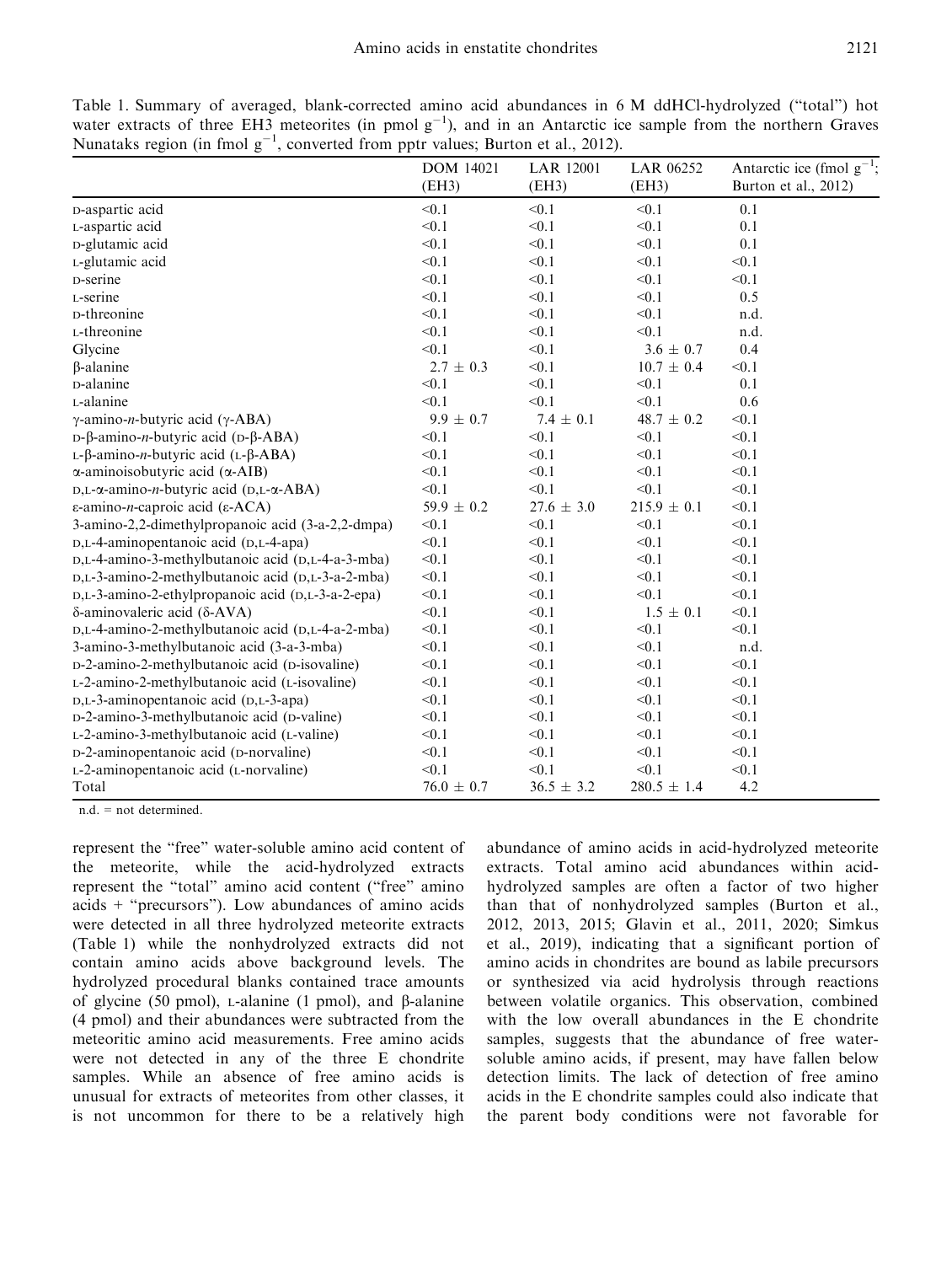amino acid syntheses and/or preservation, or favored the cyclization or polymerization of these species. Since the formation of such bound species results in the loss of a water molecule, perhaps the low water activity on the parent body favored such compounds.

# Low Total Abundances and a Predominance of n-ω-Amino Acids

The relative abundances of individual amino acids detected in the E chondrite samples resembled the amino acid distributions previously observed for thermally altered R and CK chondrites (Burton et al., 2015), ureilites, CV chondrites, and CO chondrites (Burton et al., 2012), and thermally altered CI chondrites (Burton et al., 2014). More specifically, the amino acid compositions observed in the current study primarily consisted of straight-chain, terminal-amine amino acids (n-ω-amino acids) generally exhibiting a trend of decreasing abundance in the order of: ε-amino-n-caproic acid (ε-ACA) >  $\gamma$ -amino-*n*-butyric acid (γ-ABA) > βalanine > glycine >  $\delta$ -amino-*n*-valeric acid ( $\delta$ -AVA). Despite this resemblance in amino acid distributions, the abundances that we measured for the E chondrite samples are exceptionally low, with total abundances over 10-fold lower than the most amino acid-depleted R chondrite and thermally altered CI chondrite previously analyzed (Burton et al., 2014, 2015). Our ability to detect such low abundances of amino acids in the present study is partly due to the relatively high sample masses  $\sim$  2 g each) that were analyzed. The fact that the E chondrite samples are so depleted in amino acids relative to these other chondrite groups suggests that their parent body conditions may have been particularly unfavorable for the synthesis and/or preservation of these compounds. The consistent dominance of  $n$ -ω-amino acids in thermally altered meteorites points toward a relationship between thermal metamorphism and the predominance of these structures. Although the dominance of  $n$ -ω-amino acids was similar, the thermally altered meteorites contained higher relative amounts of free amino acids  $(8-100\%)$ compared to the lack of free amino acids observed in E chondrites (Burton et al., 2012). This suggests that the formation mechanisms may be different and that the low water abundance alone is not responsible for the absence of detectable free amino acids in the nonhydrolyzed EH chondrites analyzed here. The apparent absence of free amino acids in E chondrites, in contrast to other thermally altered chondrites, could be partially attributed to the highly reducing, high-temperature conditions of the inner solar system and potentially insufficient accreted volatile molecules within the parent bodies.

Given the high temperatures (<400 °C, Kimura et al., 2005; <550–600 °C, Quirico et al., 2011) that EH3 meteorites may have experienced during parent body thermal alteration, the predominance of non-a-amino acids in the acid-hydrolyzed extracts analyzed here could reflect a preferential preservation of amino acid derivatives with higher thermal stabilities. For instance, for the  $C_4$  amino acids, it has been shown that  $\gamma$ -ABA has a relatively low decarboxylation rate at elevated temperatures in aqueous solution, in comparison to  $\alpha$ - and B-amino-*n*-butyric acid (Li & Brill, 2003a). The higher abundances of  $\gamma$ -ABA and nondetection of  $\alpha$ -ABA and  $\beta$ -ABA in the E chondrite samples may be attributable to this difference in thermal stability. Likewise, non- $\alpha$ -amino acids that are capable of converting to lactam derivatives (such as  $\gamma$ -ABA and  $\delta$ -AVA) are relatively stable at elevated temperatures up to 400 °C and are potentially preferentially preserved in metamorphosed parent bodies (Burton et al., 2012; Cooper & Cronin, 1995; Islam et al., 2001, 2003; Li & Brill, 2003b). The absence of common  $\alpha$ -amino acids could also indicate that Strecker cyanohydrin synthesis was not a dominant mechanism for amino acid synthesis in the E chondrite parent body asteroids and that reactions such as Michael addition of  $\beta$ -amino acids, or Fischer–Tropsch type reactions, may have played a more significant role (Elsila et al., 2016). Perhaps, the predominance of bound n-ω-amino acids could have resulted from Fischer–Tropsch type reactions associated with a high-pressure impact event, as has been previously proposed for other meteorites such as the Martian meteorite Roberts Massif (RBT) 04262 (Callahan et al., 2013).

The low abundances of amino acids in the E chondrite samples, relative to chondrites that contain mineralogical evidence of aqueous alteration (Burton et al., 2014; Elsila et al., 2016; Glavin et al., 2018), may demonstrate the significant role that water–rock interactions play in generating meteoritic amino acids. The low amino acid contents and the absence of detectable free amino acids could also be indicative of the destructive effects of parent body thermal alteration on amino acids and/or their precursors (e.g., aldehydes, ketones, ammonia, and cyanide). Other factors could have influenced the potential for amino acid synthesis in these samples, including the highly reduced mineral assemblages, low abundances of matrix minerals, high metal contents, and low porosities (Macke et al., 2010; Weisberg & Kimura, 2012); determining how each of these factors alone could have affected prebiotic organic synthesis would require additional focused studies. E chondrites bear some resemblance to CB and CH chondrites, in terms of their high metal contents, high abundances of chondrules, low abundances of calciumaluminum inclusions and amoeboid olivine aggregates, and low volumes of matrix minerals (background finegrained minerals, as opposed to chondrules or inclusions), relative to other chondrite groups (Krot et al., 2014; Scott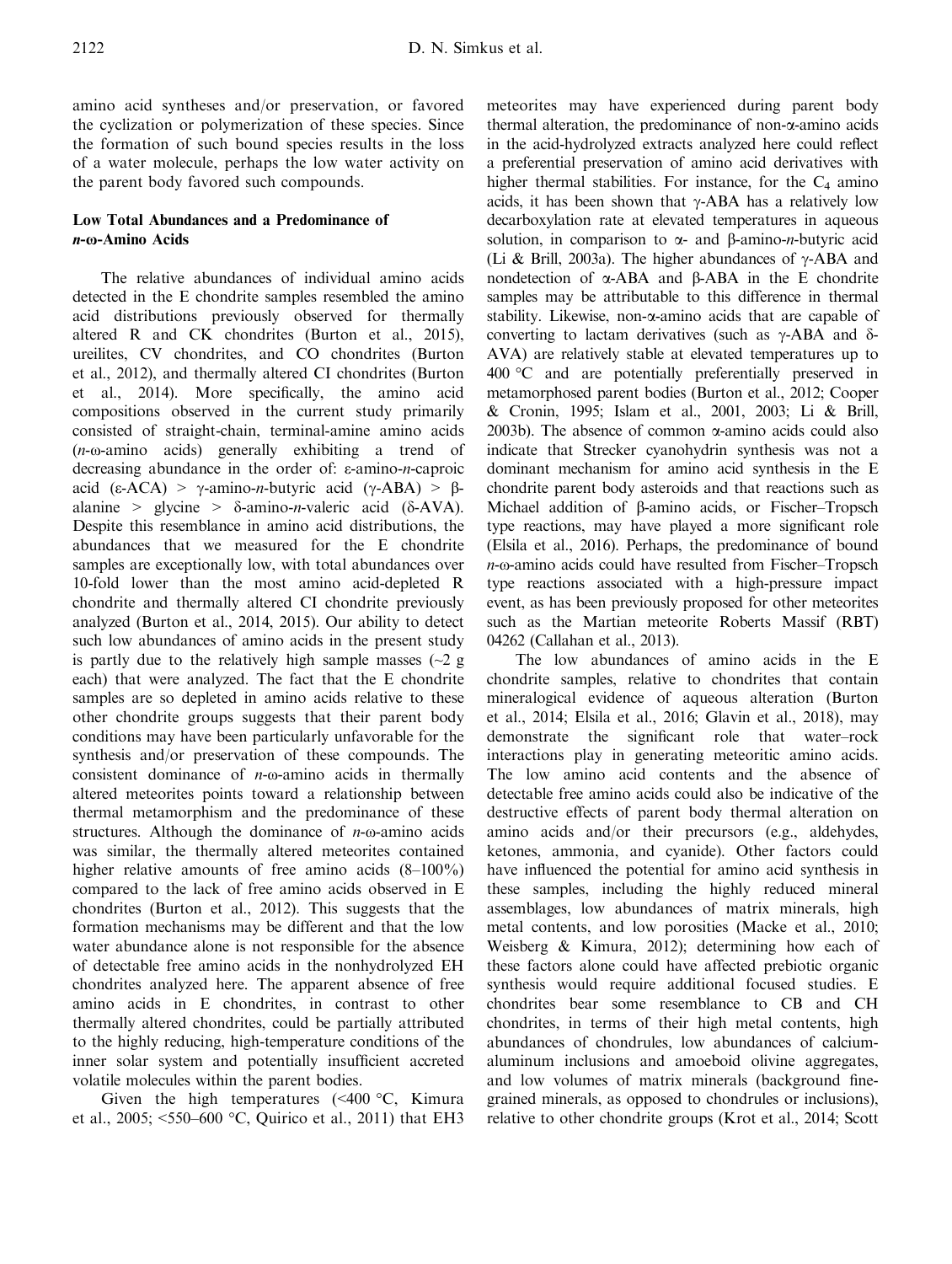

Fig. 1. Representative LC-ToF-MS single ion chromatograms of 6 M ddHCl-hydrolyzed EH3 chondrite samples, a procedural blank, and an amino acid standard mixture. The four panels illustrate chromatograms for  $C_3$  ( $m/z = 351.1015$ ),  $C_4$  ( $m/z$ )  $z = 365.1171$ ),  $C_5$  ( $m/z = 379.1328$ ), and  $C_6$  ( $m/z = 393.1484$ ) amino acids. Meteorites and blanks are ratioed to be the same mass on column. The standards are ratioed arbitrarily. (Color figure can be viewed at [wileyonlinelibrary.com.\)](www.wileyonlinelibrary.com)

& Krot, 2014). Previous analyses of CB and CH chondrite samples revealed amino acid distributions similar to those observed here (i.e., a predominance of non-a-amino acids; Burton et al., 2013). However, the CB/CH chondrite samples contained amino acids in abundances (CB: 5–47 nmol  $g^{-1}$ ; CH: 167–221 nmol  $g^{-1}$ ; Burton et al., 2013) that were several orders of magnitude more abundant than the E chondrite values reported here  $(37-281 \text{ pmol g}^{-1})$ . The relatively high abundances of amino acids measured for CB/CH chondrites may demonstrate the important role of mineral–fluid interactions for prebiotic organic synthesis; CB/CH chondrites tend to have slightly higher matrix volumes  $(\leq 5 \text{ vol}\%)$ , including hydrated matrix minerals and clasts (Greshake et al., 2002; Krot et al., 2014), while matrix volumes of E chondrites are exceptionally low  $\ll 0.1$  vol %) and anhydrous (Krot et al., 2014). Thus, it is likely that catalytic reactions on hydrated matrix mineral surfaces that are absent in E chondrites may have played a role in yielding relatively higher abundances of amino acids in CB and CH chondrites.

#### Potential Terrestrial Origins of ε-ACA

There are two sources that need to be evaluated as potential terrestrial origins for the amino acids identified in this study (1) the environment of the original fall site, including sample collection and storage processes, and (2) the methodology for sample extraction and analysis in the laboratory. Stable isotopic analyses ( $\delta D$ , and in some cases  $\delta^{13}C$ ) can serve as a means to support or refute extraterrestrial origins; however, isotopic measurements were not possible in this study due to the low amino acid abundances. Likewise, the analysis of chirality to look for  $<sub>L</sub>$ -excesses</sub> of protein amino acids that would be expected in biologically contaminated samples was impossible with the exception of a small amount of  $<sub>L</sub>$ -alanine (1 pmol),</sub> because only achiral amino acids were detected. Our assessment of the origins of amino acids in these E chondrite samples, therefore, primarily relies on comparisons to blanks and previous meteorite analyses. Our analyses of procedural blanks in parallel with the E chondrite samples provided confidence that the methodology was not a significant source of amino acids. The amino acid content of the E chondrite samples is clearly distinguishable from the procedural blanks by the predominance of  $n$ -ω-amino acids in the meteorites (Fig. 1), ruling out the laboratory as a source of these compounds. The predominance of  $n$ - $\omega$ -amino acids in these Antarctic E chondrite samples is also distinctly different from the composition of Antarctic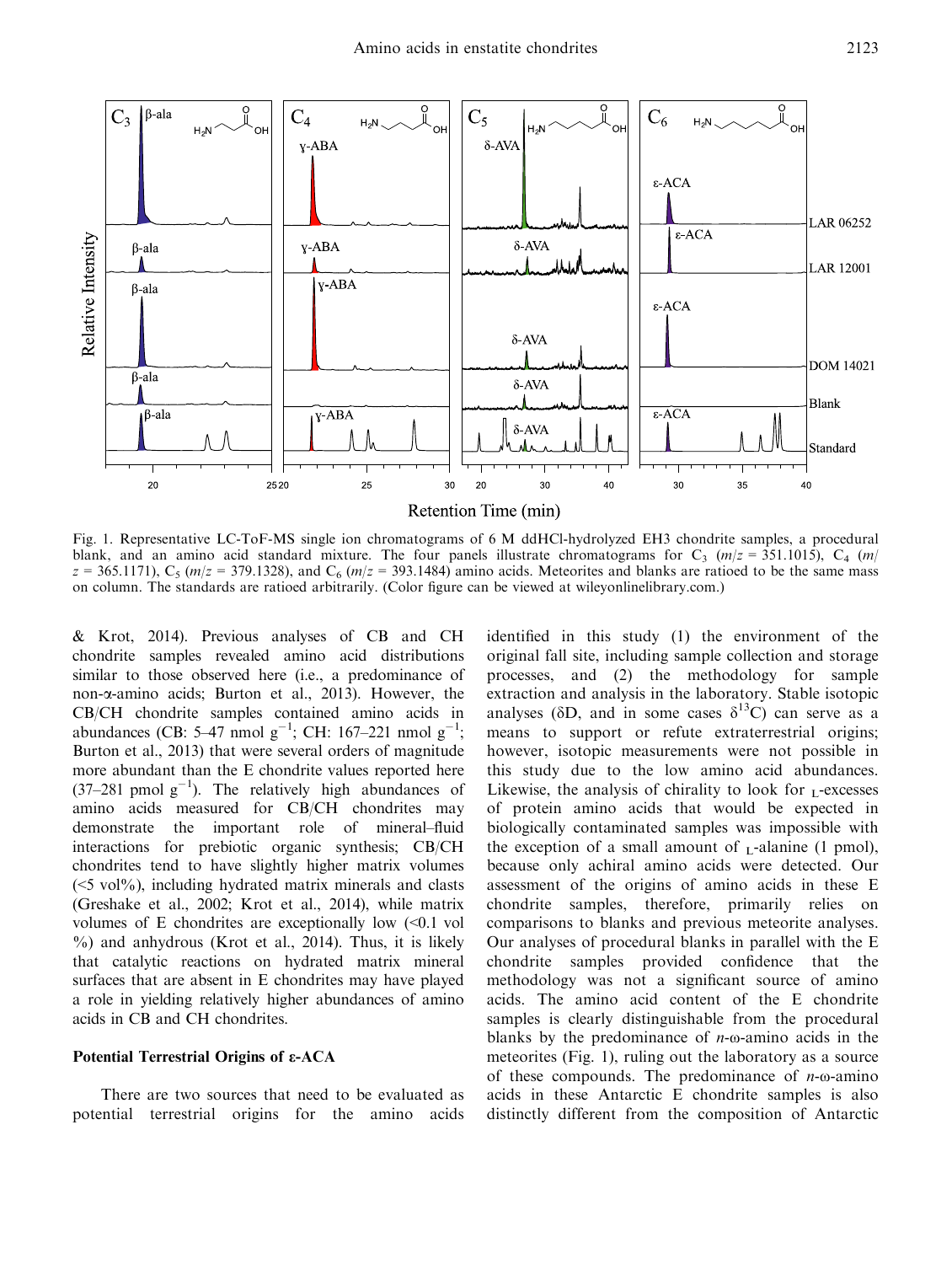ice previously collected and analyzed by Burton et al. (2012) (Table 1). The  $n$ - $\omega$ -amino acids,  $\beta$ -alanine, y-ABA, d-AVA, and ε-ACA were not detectable above 0.08–0.1 fmol  $g^{-1}$  (0.01 pptr) levels in the Antarctic ice samples (Burton et al., 2012), in contrast to the amino acid abundances measured here for E chondrites (1.5– 215.9 pmol  $g^{-1}$ ). The protein amino acids, aspartic acid, glutamic acid, serine, alanine, and valine were present between 0.07 and 0.6 fmol  $g^{-1}$  (0.01 and 0.05 pptr, respectively) in the Antarctic ice samples (Burton et al., 2012), but were absent in the E chondrite samples studied here. These distinct differences in amino acid distributions suggest that the fall and collection site is unlikely to have been a significant source of  $n$ - $\omega$ -amino acids to the meteorite samples.

The most abundant amino acid detected for all three samples was  $\varepsilon$ -ACA, which is also the degradation product upon acid hydrolysis of samples containing the nylon-6 polymer (Dworkin et al., 2018; Glavin et al., 2006). This potential terrestrial source is an important consideration for interpreting amino acid data in cases where samples have been exposed to nylon-6 during collection, storage, and/or analysis. All meteorite samples collected in Antarctica by the Antarctic Search for Meteorites (ANSMET) team were initially stored in nylon bags. Once nylon was identified as a potential source of terrestrial amino acids (Glavin et al., 2006) and after testing different bagging materials in 2008 (Dworkin et al., 2018), ANSMET replaced the nylon sample collection materials with polytetrafluoroethylene (PTFE, e.g., Teflon<sup>TM</sup>; Righter, personal communication). Today, ANSMET collects all recovered meteorites in PTFE bags, in which they are transferred to NASA's Johnson Space Center (JSC) to be dried and processed in nitrogen cabinets for storage. While C chondrites and Martian meteorites are stored long-term in PTFE bags, other meteorite types that are not typically targeted for soluble organic analyses, such as E chondrites, are stored dry in nylon bags. The risk of contamination from the nylon bags would be lower for dried meteorite samples because nylon is spread through contact transfer, which becomes more efficient when wet conditions exist (Dworkin et al., 2018). However, it is worth considering whether trace levels of nylon-6 polymer could still be transferred to the meteorites during the process of storing dried meteorites in nylon bags. LAR 06252 was collected in Antarctica in 2006. At that point in time, meteorites were collected and stored in nylon bags. The LAR06252 sample was, therefore, exposed to nylon both before and after the meteorite was desiccated. In contrast, LAR 12001 and DOM 14021, collected in 2012 and 2014, respectively, had minimal exposure to nylon-6, which may help explain the relatively lower ε-ACA abundances measured in these two samples.

# **CONCLUSIONS**

Three EH3 chondrite samples (DOM 14021, LAR 12001, and LAR 06252) were analyzed to determine their free and bound amino acid contents. All three meteorites were found to contain extremely low abundances of bound amino acids and only a small suite of  $n$ - $\omega$ -amino acids were identified as indigenous to the samples. The absence of free amino acids in these samples suggests that the conditions within the E chondrite parent body or bodies were not optimal for the synthesis and/or preservation of amino acids in their free form. The amino acid distributions observed here for the E chondrite samples resemble those of other thermally altered chondrite groups, in terms of low total abundances and the predominance of *n*- $\omega$ -amino acids (Burton et al., 2012, 2015). The predominance of bound  $n$ - $\omega$ -amino acids in the E chondrite samples may reflect a greater preservation of larger derivatives (e.g., peptides, complexes, etc.) due to the possibly higher stabilities of these structures under elevated temperatures and/or pressures.

These results suggest that EH3-like material bombarding the early Earth would have contributed lower abundances of amino acids (or their precursors) per mass of meteorite, in comparison to most other chondrite types analyzed to date. The implication of this finding is that, if meteoritic delivery of amino acids constituted a significant source of amino acids or their precursors to the early Earth, materials like those from the E chondrites studied here are unlikely to have been a major contributor. Rather, other chondrite groups such as C chondrites would have had the potential to deliver much larger quantities of prebiotic organic matter. We do consider, however, that the organic compositions of EH3 meteorites are not necessarily representative of all E chondrites, and that the low abundances of amino acids detected here do not rule out all E chondrites as significant sources of amino acids on the early Earth. The two groups of E chondrites (EH and EL chondrites), for instance, could contain entirely different total abundances and distributions of amino acids, and they may not be equally relevant to Earth's late accretion (e.g., Mah & Brasser, 2021). Further investigation of E chondrite organic matter by conducting amino acid analyses of EL samples specifically would be important to fully assess the potential influence of E chondrite-like material on the chemistry of the early Earth. The present study offers valuable new insights into the organic content of a chondrite group previously unstudied for soluble organic matter, and demonstrates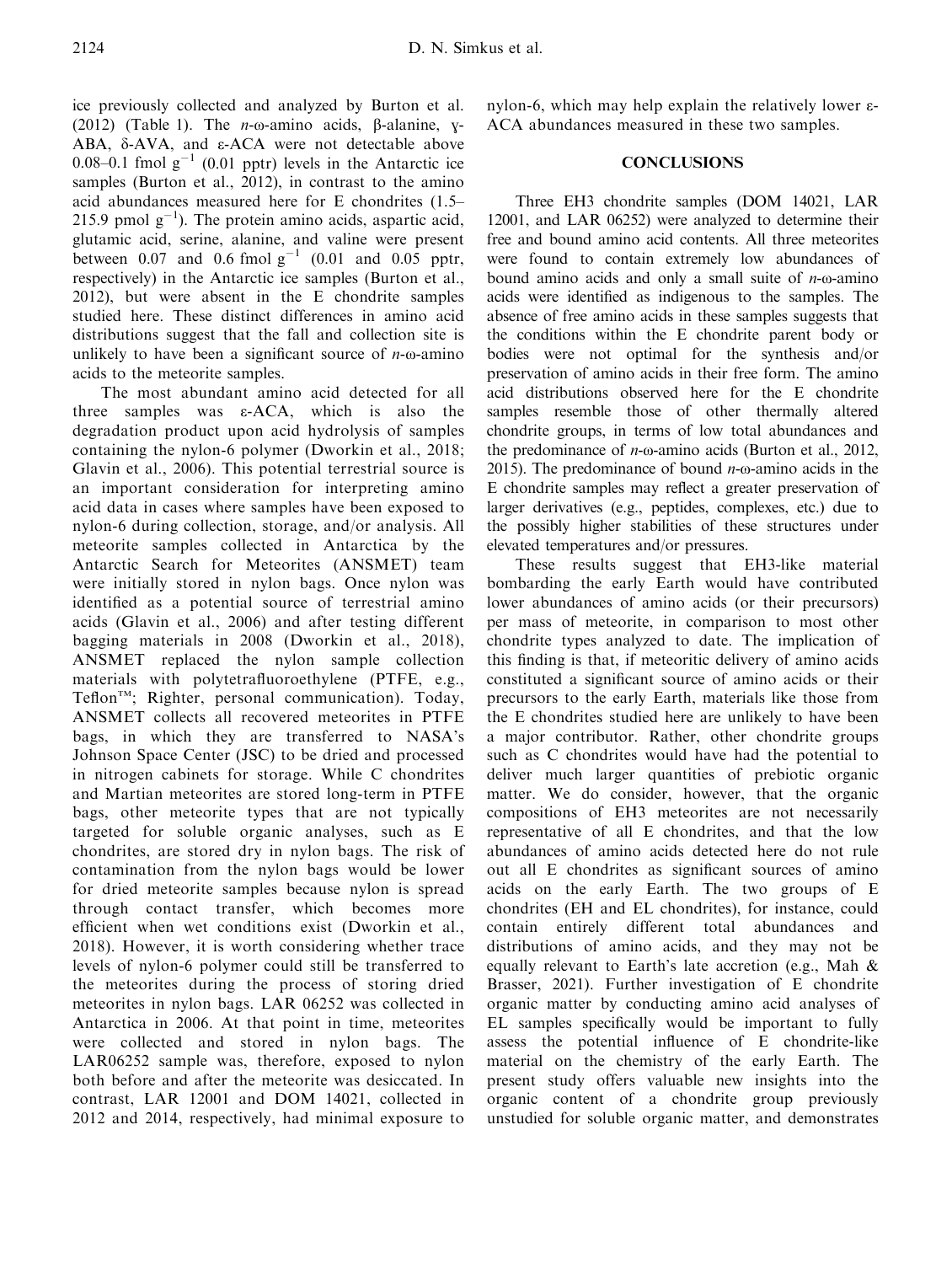the importance of early solar system dynamics for understanding implications for Earth's prebiotic chemistry.

Acknowledgments—This research was supported in part by a NASA Postdoctoral Research Program fellowship at NASA Goddard Space Flight Center (administered by Universities Space Research Association under contract with NASA) to D.N.S.; by NASA under award number 80GSFC21M0002; by NASA's Planetary Science Division Internal Scientist Funding Program through the Fundamental Laboratory Research (FLaRe) work package to J.E.E.; by the NASA Astrobiology Institute through funding awarded to the Goddard Center for Astrobiology under proposal 13-13NAI7-0032; and by a grant from the Simons Foundation (SCOL award 302497 to J.P.D.). US Antarctic meteorite samples are recovered by the Antarctic Search for Meteorites (ANSMET) program which has been funded by NSF and NASA and characterized and curated by the Department of Mineral Sciences of the Smithsonian Institution and Astromaterials Curation Office at NASA Johnson Space Center. D.N.S. would like to thank Dr. Kevin Righter for providing helpful information about E chondrite sample collection by the ANSMET team, and Drs. John Weisberg, Joe Boesenberg, Steve Mojzsis, and Jingyi Mah for insightful discussions about E chondrite meteorites and their potential parent body conditions. The authors thank two anonymous reviewers for their careful review and constructive feedback for this manuscript.

Data Availability Statement—The data that supports the findings of this study are available in the supplementary material of this article.

Editorial Handling—Dr. Scott Sandford

### REFERENCES

- Anders, E. 1964. Origin, Age, and Composition of Meteorites. Space Science Reviews 3: 583–714.<br>Belsky, T., and Kaplan, I. R. 1970. Light Hydrocarbon Gases,
- <sup>13</sup>C, and Origin of Organic Matter in Carbonaceous Chondrites. Geochimica et Cosmochimica Acta 34: 257–78.
- Brasser, R., Dauphas, N., and Mojzsis, S. J. 2018. Jupiter's Influence on the Building Blocks of Mars and Earth. Geophysical Research Letters 45: 5908–17.
- Burton, A. S., Elsila, J. E., Callahan, M. P., Martin, M. G., Glavin, D. P., Johnson, N. M., and Dworkin, J. P. 2012. A Propensity of n-ω-Amino Acids in Thermally Altered Antarctic Meteorites. Meteoritics & Planetary Science 47: 374–86.
- Burton, A. S., Elsila, J. E., Hein, J. E., Glavin, D. P., and Dworkin, J. P. 2013. Extraterrestrial Amino Acids

Identified in Metal-Rich CH and CB Carbonaceous Chondrites from Antarctica. Meteoritics & Planetary Science 48: 390–402.

- Burton, A. S., Grunsfeld, S., Elsila, J. E., Glavin, D. P., and Dworkin, J. P. 2014. The Effects of Parent-Body Hydrothermal Heating on Amino Acid Abundances in CI-Like Chondrites. Polar Science 8: 255–63.
- Burton, A. S., McLain, H., Glavin, D. P., Elsila, J. E., Davidson, J., Miller, K. E., Andronikov, A. V., Lauretta, D., and Dworkin, J. P. 2015. Amino Acid Analyses of R and CK Chondrites. Meteoritics & Planetary Science 50(3): 470–82.
- Callahan, M. P., Burton, A. S., Elsila, J. E., Baker, E. M., Smith, K. E., Glavin, D. P., and Dworkin, J. P. 2013. A Search for Amino Acids and Nucleobases in the Martian Meteorite Roberts Massif 04262 Using Liquid Chromatography-Mass Spectrometry. Meteoritics & Planetary Science 48: 786–95.
- Chapman, C. R., and Salisbury, J. W. 1973. Comparisons of Meteorite and Asteroid Spectral Reflectivities. Icarus 19: 507–22.
- Clayton, R. N., Mayeda, T. K., and Rubin, A. E. 1984. Oxygen Isotopic Compositions of Enstatite Chondrites and Aubrites. Journal of Geophysical Research 89: C245–9.
- Clayton, R. N., Onuma, N., and Mayeda, T. K. 1976. A Classification of Meteorites Based on Oxygen Isotopes. Earth and Planetary Science Letters 30: 10–8.
- Cody, G. D., Alexander, C. M. O'D., Yabuta, H., Kilcoyne, A., Araki, T., Ade, H., Dera, P., Fogel, M., Militzer, B., and Mysen, B. O. 2008. Organic Thermometry for Chondritic Parent Bodies. Earth and Planetary Science Letters 272: 446–55.
- Cooper, G. W., and Cronin, J. R. 1995. Linera and Cyclic Aliphatic Carboxamides of the Murchison Meteorite: Hydrolyzable Derivatives of Amino Acids and Other Carboxylic Acids. Geochimica et Cosmochimica Acta 59(5): 1003–15.
- Dauphas, N. 2017. The Isotopic Nature of the Earth's Accreting Material Through Time. Nature 541: 521–30.
- Dworkin, J. P., Adelman, L. A., Ajluni, T., Andronikov, A. V., Aponte, J. C., Bartels, A. E., Beshore, E. et al. 2018. OSIRIS-Rex Contamination Control Strategy and Implementation. Space Science Reviews 214: 19.
- El Goresy, A., Yabuki, H., Ehlers, K., Woolum, D., and Pernicka, E. 1988. Qingzhen and Yamato-691: A Tentative Alphabet for the EH Chondrites. Proceedings of the NIPR Symposium on Antarctic Meteorites 1: 65–101.
- Elkins-Tanton, L. T., Asphaug, E., Bell, J. F. III, Bercovici, H., Bills, B., Binzel, R., Bottke, W. F. et al. 2020. Observations, Meteorites, and Models: A Preflight Assessment of the Composition and Formation of (16) Psyche. Journal of Geophysical Research: Planets 125: e2019JE006296.
- Elsila, J. E., Aponte, J. C., Blackmond, D. G., Burton, A. S., Dworkin, J. P., and Glavin, D. P. 2016. Meteoritic Amino Acids: Diversity in Compositions Reflects Parent Body Histories. ACS Central Science 2: 370–9.
- Gannoun, A., Boyet, M., El Goresy, A., and Devouard, B. 2011. REE and Actinide Microdistribution in Sahara 97072 and ALHA77295 EH3 Chondrites: A Combined Cosmochemical and Petrologic Investigation. Geochimica et Cosmochimica Acta 75: 3269–89.
- Glavin, D. P., Alexander, C. M. O'D., Aponte, J. C., Dworkin, J. P., Elsila, J. E., and Yabuta, H. 2018. The Origin and Evolution of Organic Matter in Carbonaceous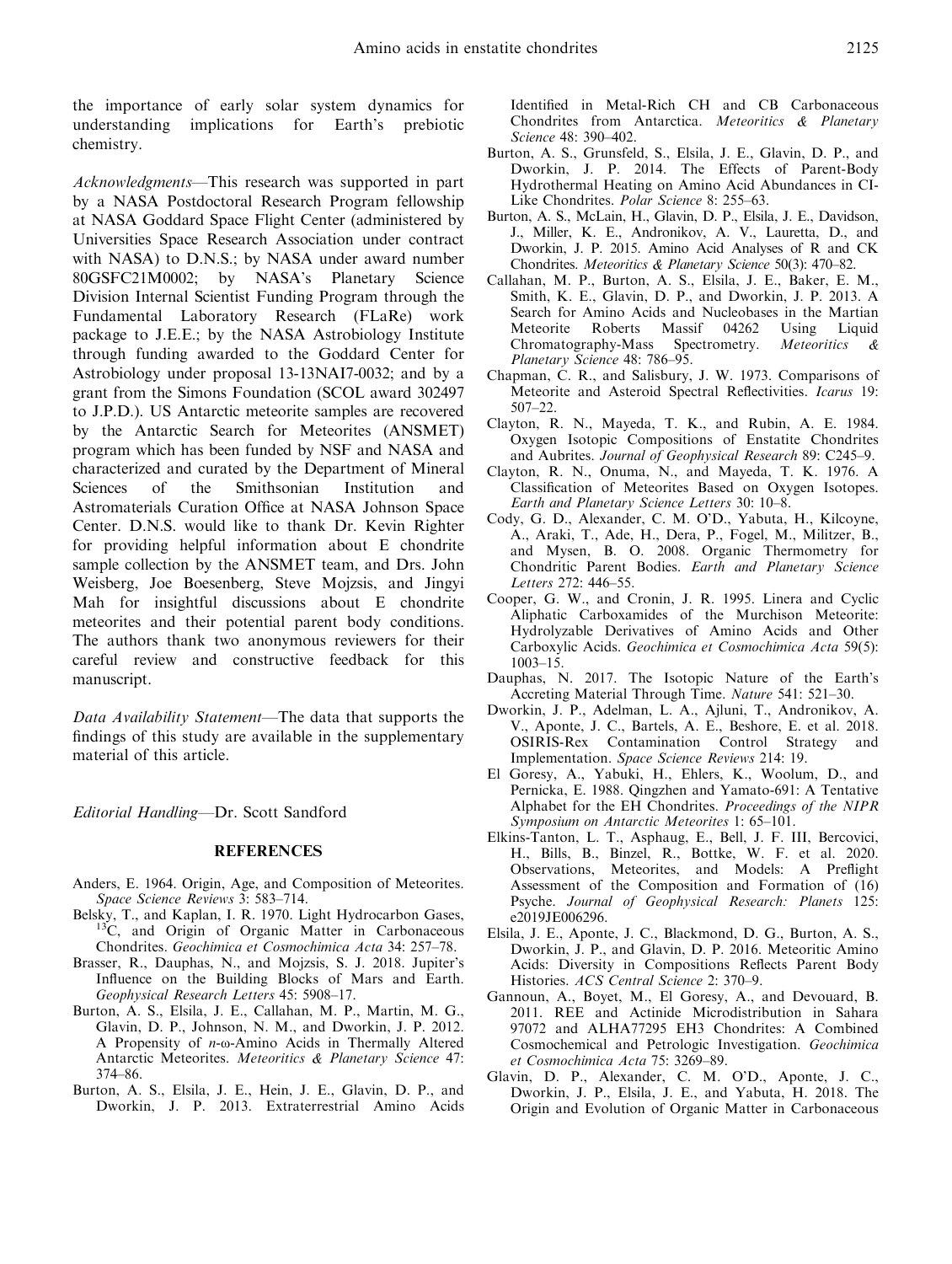Chondrites and Links to Their Parent Bodies. In Primitive Meteorites and Asteroids, edited by N. Abreu, 205–71. Amsterdam, the Netherlands: Elsevier.

- Glavin, D. P., Callahan, M. P., Dworkin, J. P., and Elsila, J. E. 2011. The Effects of Parent Body Processes on Amino Acids in Carbonaceous Chondrites. Meteoritics & Planetary Science 45: 1948–72.
- Glavin, D. P., Dworkin, J. P., Aubrey, A., Botta, O., Doty, J. H., Martins, Z., and Bada, J. L. 2006. Amino Acid Analyses of Antarctic CM2 Meteorites Using Liquid Chromatography-Time of Flight-Mass Spectrometry. Meteoritics & Planetary Science 41: 889–902.
- Glavin, D. P., Elsila, J. E., McLain, H. L., Aponte, J. C., Parker, E. T., Dworkin, J. P., Hill, D. H., Connolly, H. C., and Lauretta, D. S. 2020. Extraterrestrial Amino Acids and L-Enantiomeric Excesses in the CM2 Carbonaceous Chondrites Aguas Zarcas and Murchison. Meteoritics & Planetary Science. [https://doi.org/10.1111/](https://doi.org/10.1111/maps.13451) [maps.13451](https://doi.org/10.1111/maps.13451).
- Grady, M. M., Wright, I. P., Carr, L. P., and Pillinger, C. T. 1986. Compositional Differences in Enstatite Chondrites Based on Carbon and Nitrogen Stable Isotope Measurements. Geochimica et Cosmochimica Acta 50: 2799–813.
- Greenwood, R. C., Burbine, T. H., and Franchi, I. A. 2020. Linking Asteroids and Meteorites to the Primordial Planetesimal Population. Geochimica et Cosmochimica Acta 277: 377–406.
- Greshake, A., Krot, A. N., Meibom, A., Weisberg, M. K., Zolensky, M. E., and Keil, K. 2002. Heavily-Hydrated Lithic Clasts in CH Chondrites and the Related, Metal-Rich Chondrites Queen Alexandra Range 94411 and Hammadah al Hamra 237. Meteoritics & Planetary Science 37: 281–93.
- Islam, M. N., Kaneko, T., and Kobayashi, K. 2001. Determination of Amino Acids Formed in a Supercritical Water Flow Reactor Simulating Submarine Hydrothermal Systems. Analytical Sciences 17: i1631–4.
- Islam, M. N., Kaneko, T., and Kobayashi, K. 2003. Reaction of Amino Acids in a Supercritical Water-Flow Reactor Simulating Submarine Hydrothermal Systems. Bulletin of the Chemistry Society of Japan 76: 1171–8.
- Javoy, M. 1995. The Integral Enstatite Chondrite Model of the Earth. Geophysical Research Letters 22: 2219–22.
- Javoy, M., Kaminski, E., Guyot, F., Andrault, D., Sanloup, C., Moreira, M., Labrosse, S. et al. 2010. The Chemical Composition of the Earth: Enstatite Chondrite Models. Earth and Planetary Science Letters 293: 259–68.
- Keil, K. 1989. Enstatite Meteorites and Their Parent Bodies. Meteoritics 24: 195–208.
- Kimura, M., Weisberg, M. K., Lin, Y., Suzuki, A., Ohtani, E., and Okazaki, R. 2005. Thermal History of the Enstatite Chondrites from Silica Polymorphs. Meteoritics & Planetary Science 40: 855–68.
- Krot, A. N., Keil, K., Scott, E. R. D., Goodrich, C. A., and Weisberg, M. K. 2014. Classification of Meteorites and Their Genetic Relationships. In Treatise on Geochemistry, Volume 1, 2nd edition, edited by H. D. Holland and K. K. Turekian, 1–63. New York, NY: Elsevier.
- Landsman, Z. A., Emery, J. P., Campins, H., Hanus, J., Lim, L. F., and Cruikshank, D. P. 2018. Asteroid (16) Psyche: Evidence for Silicate Regolith from Spritzer Space Telescope Spectroscopy. Icarus 304: 58–73.
- Li, J., and Brill, T. B. 2003a. Spectroscopy of Hydrothermal Reactions Part 26: Kinetics of Decarboxylation of Aliphatic

Amino Acids and Comparison with the Rates of Racemization. Spectroscopy of Hydrothermal Reactions 35: 602–10.

- Li, J., and Brill, T. B. 2003b. Decarboxylation Mechanism of Amino Acids by Density Functional Theory. The Journal of Physical Chemistry 107: 5993–7.
- Lin, Y., and El Goresy, A. 2002. A Comparative Study of Opaque Phases in Qingzhen (EH3) and MacAlpine Hills 88136 (EL3): Representatives of EH and EL Parent Bodies. Meteoritics & Planetary Science 37: 577–99.
- Lupishko, D. F., and Belskaya, I. N. 1989. On the Surface Composition of the M-Type Asteroids. Icarus 78: 395–401.
- Macke, R. J., Consolmagno, G. J., Britt, D. T., and Hutson, M. L. 2010. Enstatite Chondrite Density, Magnetic Susceptibility, and Porosity. Meteoritics & Planetary Science 45: 1513–26.
- Mah, J., and Brasser, R. 2021. Isotopically Distinct Terrestrial Planets via Local Accretion. Icarus 354: 114052.
- Martins, Z., Alexander, C. M. O'D., Orzechowska, G. E., Fogel, M. L., and Ehrenfreund, P. 2007. Indigenous Amino Acids in Primitive CR Meteorites. Meteoritics & Planetary Science 42: 2125–36.
- Mason, B. 1966. The Enstatite Chondrites. Geochimica et Cosmochimica Acta 30: 23–39.
- Piani, L., Marrocchi, Y., Rigaudier, T., Vacher, L. G., Thomassin, D., and Marty, B. 2020. Earth's Water May Have Been Inherited from Material Similar to Enstatite Chondrite Meteorites. Science 369: 1110–3.
- Pizzarello, S., Cooper, G. W., and Flynn, G. J. 2006. The Nature and Distribution of the Organic Material in Carbonaceous Chondrites and Interplanetary Dust Particles. In Meteorites and the Early Solar System II, edited by D. S. Lauretta and H. Y. McSween Jr., 625–51. Tucson, Arizona: The University of Arizona Press.
- Quirico, E., Bourot-Denise, M., Robin, C., Montagnac, G., and Beck, P. 2011. A Reappraisal of the Metamorphic History of EH3 and EL3 Enstatite Chondrites. Geochimica et Cosmochimica Acta 75: 3088–102.
- Remusat, L., Rouzaud, J.-N., Charon, E., Le Guillou, C., Guan, Y., and Eiler, J. M. 2012. D-Depleted Organic Matter and Graphite in the Abee Enstatite Chondrite. Geochimica et Cosmochimica Acta 96: 319–35.
- Scott, E. R. D., and Krot, A. N. 2014. Chondrites and Their Components. In Treatise on Geochemistry, Volume 1, 2nd edition, edited by H. D. Holland and K. K. Turekian, 65– 137. New York, NY: Elsevier.
- Shepard, M. K., Clark, B. E., Ockert-Bell, M., Nolan, M. C., Howell, E. S., Magri, C., Giorgini, J. D. et al. 2010. A Radar Survey of M- and X-Class Asteroids II. Summary and Synthesis. Icarus 208: 221–37.
- Simkus, D. N., Aponte, J. C., Elsila, J. E., Hilts, R. W., McLain, H. L., and Herd, C. D. K. 2019. New Insights into the Heterogeneity of the Tagish Lake Meteorite: Soluble Organic Compositions of Variously Altered Specimens. Meteoritics & Planetary Science 54: 1283-302.
- Van Schmus, R., and Wood, J. A. 1967. A Chemical-Petrologic Classification for the Chondritic Meteorites. Geochimica et Cosmochimica Acta 31: 745–65.
- Vernazza, P., Lamy, P., Groussin, O., Hiroi, T., Jorda, L., King, P. L., Izawa, M. R. M., Marchis, F., Birlan, M., and Brunetto, R. 2011. Asteroid (21) Lutetia as a Remnant of Earth's Precursor Planetesimals. Icarus 216: 650-9.
- Warren, P. H. 2011. Stable-Isotopic Anomalies and the Accretionary Assemblage of the Earth and Mars: A Subordinate Role for Carbonaceous Chondrites. Earth and Planetary Science Letters 311: 93–100.